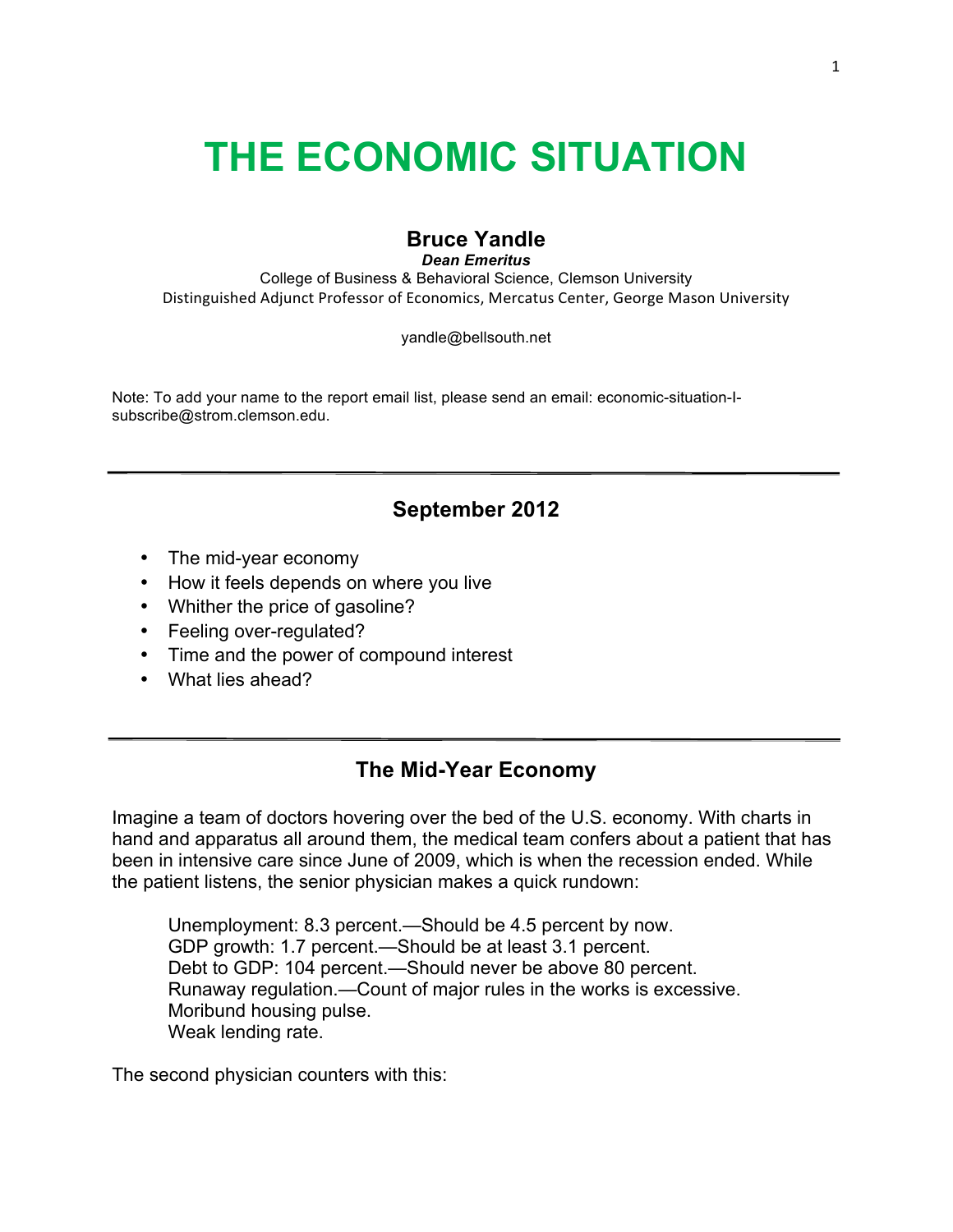Retail sales are up. Chemical and metal production is recovered. Auto production is almost fully recovered. Corporate profits are in great shape. Exports are healthy. Not bad from where I stand.

The patient stirs and responds: Maybe I should just get up and get to work.

It all depends on where you look and live. At mid-year 2012, three years after the recession ended, we have a mixed-bag economy.

#### **The economy is like a box of chocolates**

Yes, autos, chemicals, paper, nonferrous metal, along with healthcare, and professional and business services are soaring, but anything close kin to housing, real estate development, and construction is lost in the woods of the last recession.

No, the private sector is not doing fine, in spite of President Obama's more optimistic assessment. In fact, the situation is more like Forrest Gump's box of chocolates. The uncertainty is great that "you never know what you are going to get."

When tax policy is up for grabs, monetary policy is anyone's guess, and a regulatory cliff lies ahead, it depends on which sector you choose and where you live.

The U.S. economy has not been healthy since 2001 when 9/11 pushed the country into a recession. As the accompanying data tell us, real GDP growth has risen to meet the long-term average of 3.11 percent just once since 2001, and that was in 2004. The combination of wars, financial collapse, natural disasters, and political games has taken a heavy toll on economic growth. No one is talking about 3 percent or better growth anytime in the foreseeable future. But it's not just about Democrats and Republicans. It's about something deep in the economy.

The United States has its own version of Europe's disease. But we have something they lack: the world reserve currency. We can print money and the world will take it . . . at least for now. Because of our ability to print money, it seems a whole lot easier to tell Italy, Spain, and Greece how they should cut debt, reduce the size of government, and reduce the power of unions than to apply the same treatment to ourselves. We can whistle while walking through the cemetery.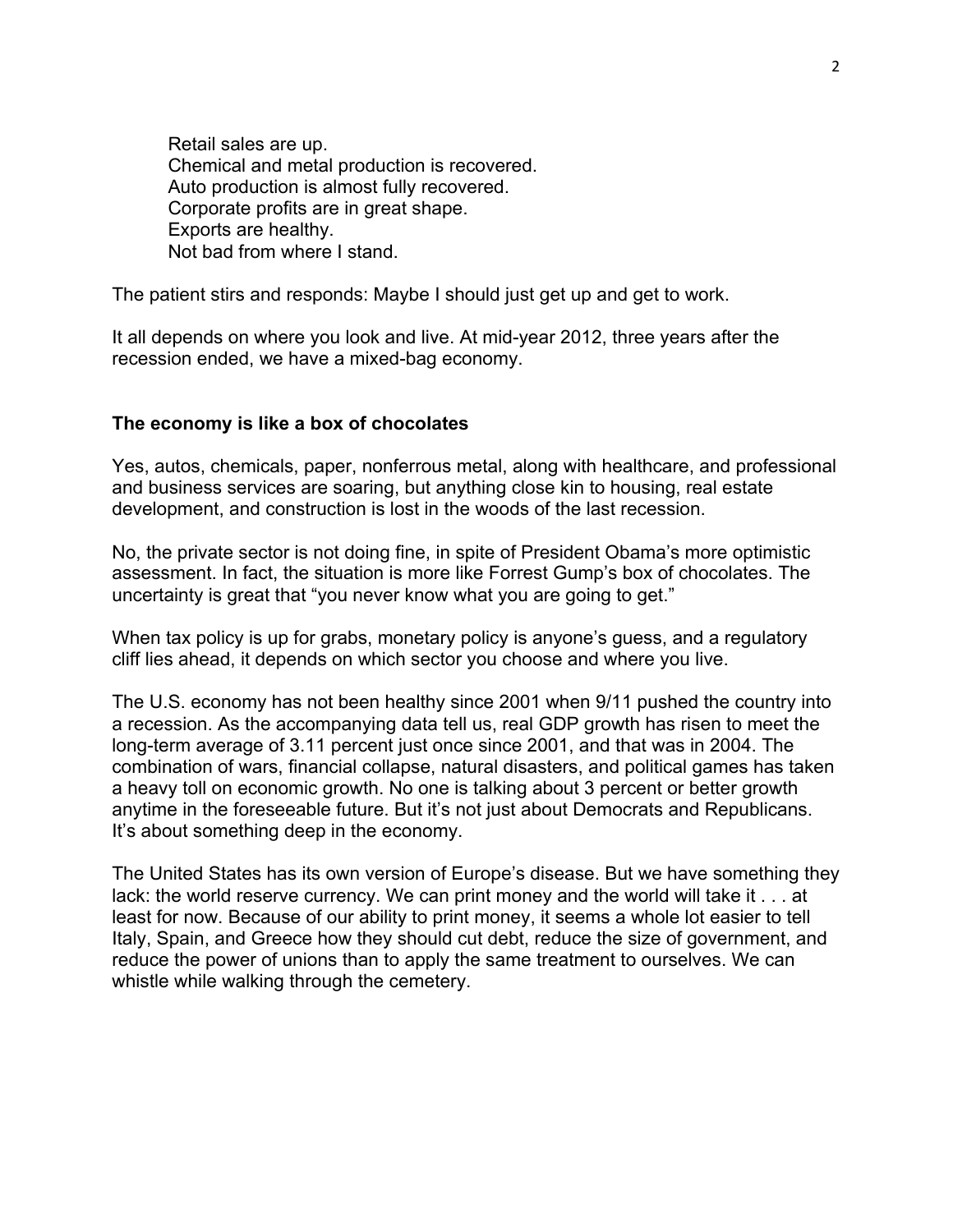

#### **The two different worlds we live in**

Back in the 1950s and 1960s, people spoke of the West and the rest. The western world was the economic engine. The recipe for producing economic growth seemed best understood by the people of the OECD nations. These, called the industrial

nations, included all of Europe, the United Kingdom, North America, and Japan. Though not immune to making policy errors that brought on inflation, recessions, and hardship, the Western world still had an admirable record of economic growth and prosperity. Huge amounts of wealth were created, and we today live on the legacy of that time.

But things have changed for the better in the rest of the world. It is the rest that is generating high-paced GDP growth



and prosperity. The accompanying chart suggests something happened along about 1991. Before that year, the West and rest were zigging and zagging together.

The rest parted company with the West in 2001.

Some suggest that sharply falling transportation costs, improvements in supply chain management and more secure property rights have made it possible for sophisticated production to take place across a larger part of the world today. Low transportation and communication costs make it possible for components to travel to several countries and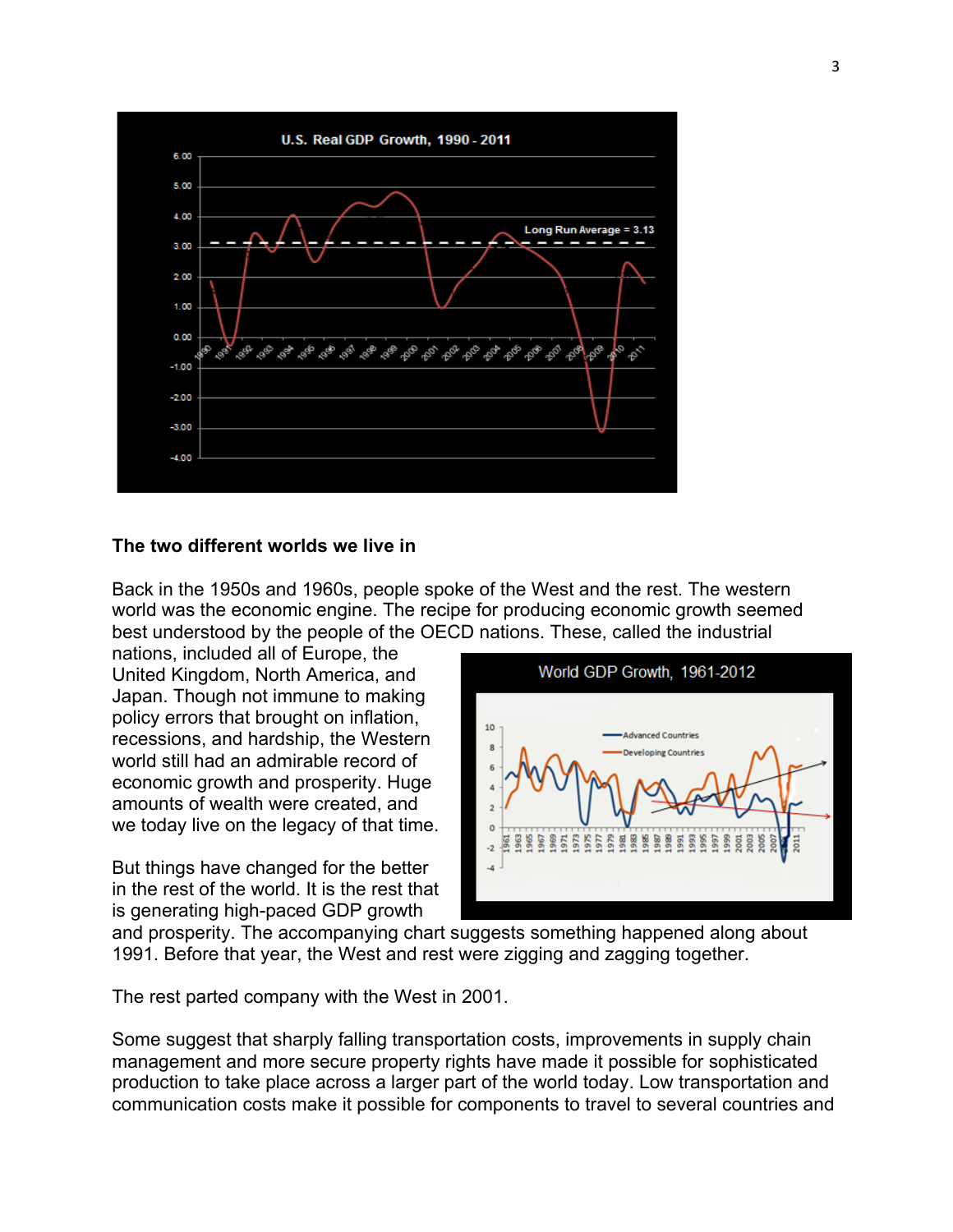back again in the production process. Instead of huge plants that derive ultimate economies of scale and then ship from there to the world, there can be clusters of plants located in various places that together generate lower overall costs. Along with these cost and production improvements, increases in economic freedom worldwide empower people to connect their creative minds and muscle to the world's wealth engine. Whatever the recipe, we know the result. As the data here demonstrate, we live in two different worlds.

## **How It Feels Depends on Where You Live**

Recently reported 2011 world GDP growth provides the picture. As shown here, the top-25 countries have growth rates that range from 18 percent to a bit more than 6 percent. The West is not represented. Most of the countries shown are small, but two are massive. China and India are still pumping iron, even in the face of a slowing world economy.



But we don't have to move to Qatar, Ghana, or China to find bright prospects. We can move to North Dakota, Texas, or Utah. The next map shows state GDP growth for 2007-2011. The chart after that looks at a thinner tissue sample, the growth between 2010-2011. The first map's longer view causes us to focus on the middle of the country. This is where energy of all forms is produced, and also where educational attainment is high. These are the commodity states and also the location of the burgeoning knowledge economy. I will delve a bit deeper into the knowledge economy later.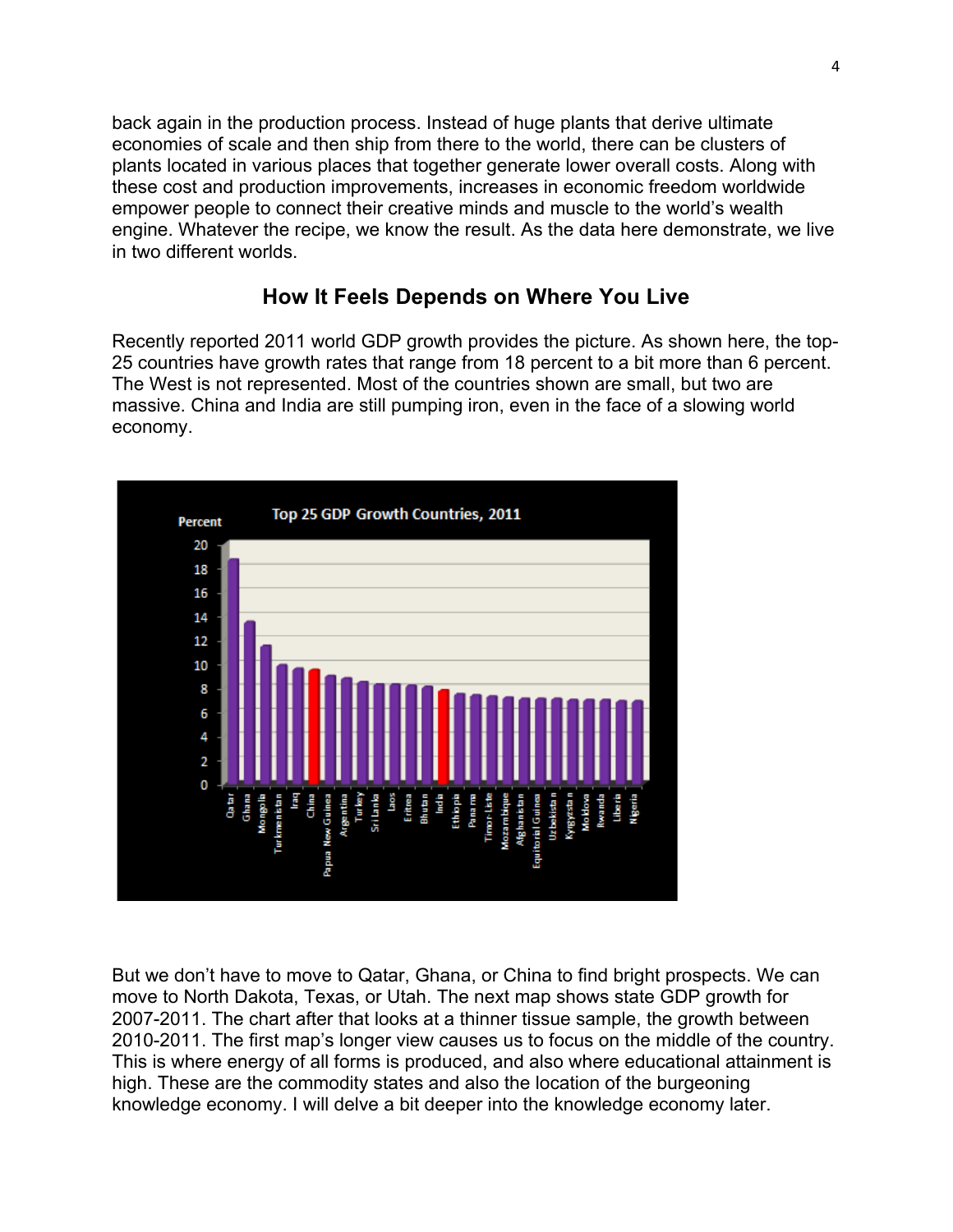As we get to the current margin, the second map tells us that now the West and East are being favored. These are the recovering regions. Having fallen to the cellar in the earlier years, growth rates are now higher. Through it all, North Dakota, Texas, and Utah are pace setters for the rest of the country.

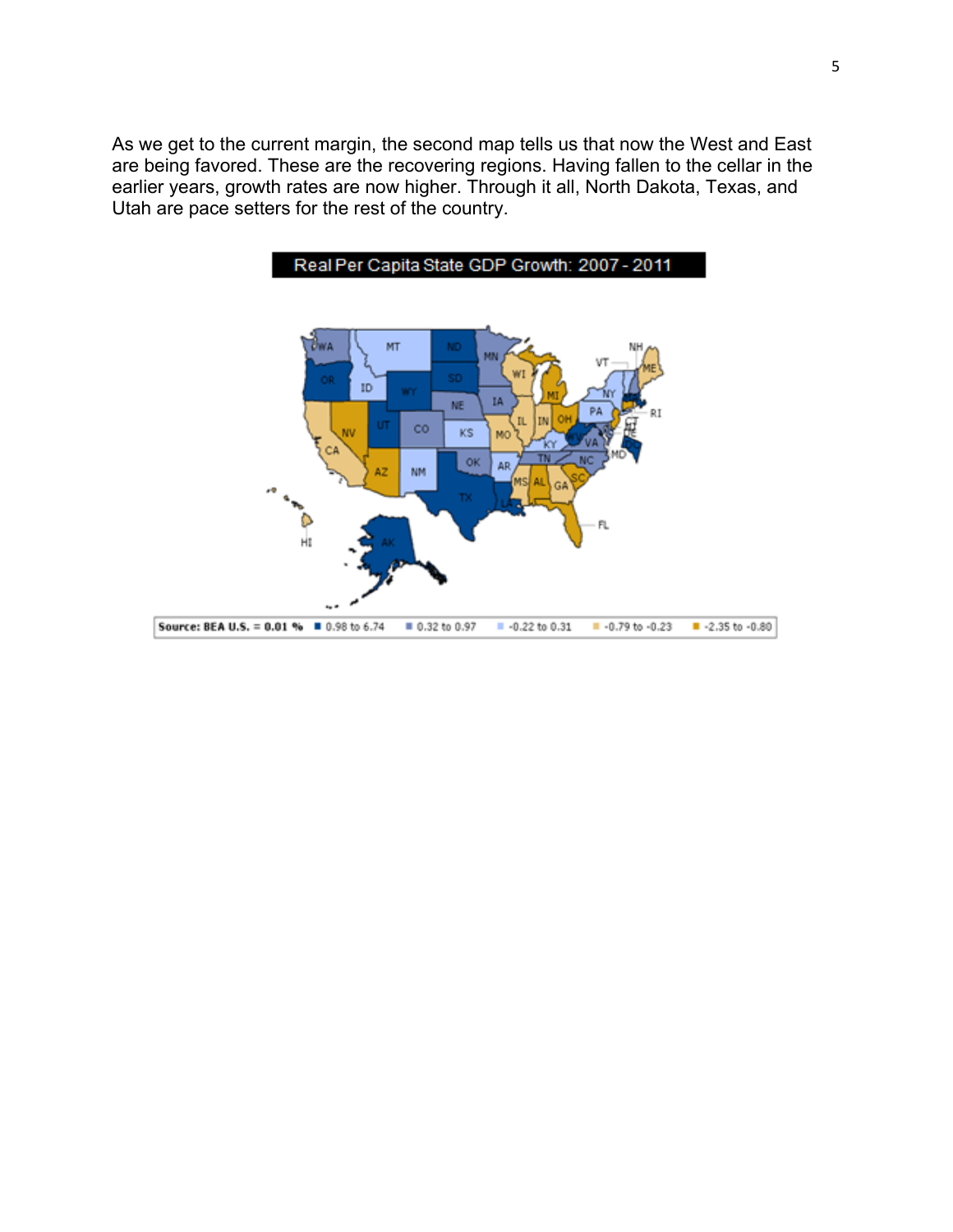

#### **Searching for the New Economy**

The New Economy, or knowledge economy, is characterized by 1) entrepreneurship, 2) fast growing firms, 3) a large presence of scientists and engineers, and 4) high levels of R&D expenditures. Identifying New Economy strength is a way to mark places where future incomes will be highest. The Information Technology & Innovation Foundation maintains data on the states and periodically produces a *State New Economy Index* for the states. The report can be viewed at



http://www.itif.org/publications/2010-state-new-economy-index.

The most recent 2010 report listed the nation's top 10 states as: Massachusetts, Washington, Maryland, New Jersey, Connecticut, Delaware, California, Virginia, Colorado, and New York. The rankings were based on more than 20 criteria. These included measures of globalization, patent production, high tech employment, and new firm IPOs, as well as the four items mentioned above.

Virginia made the top 10 listing. What about the Southeast?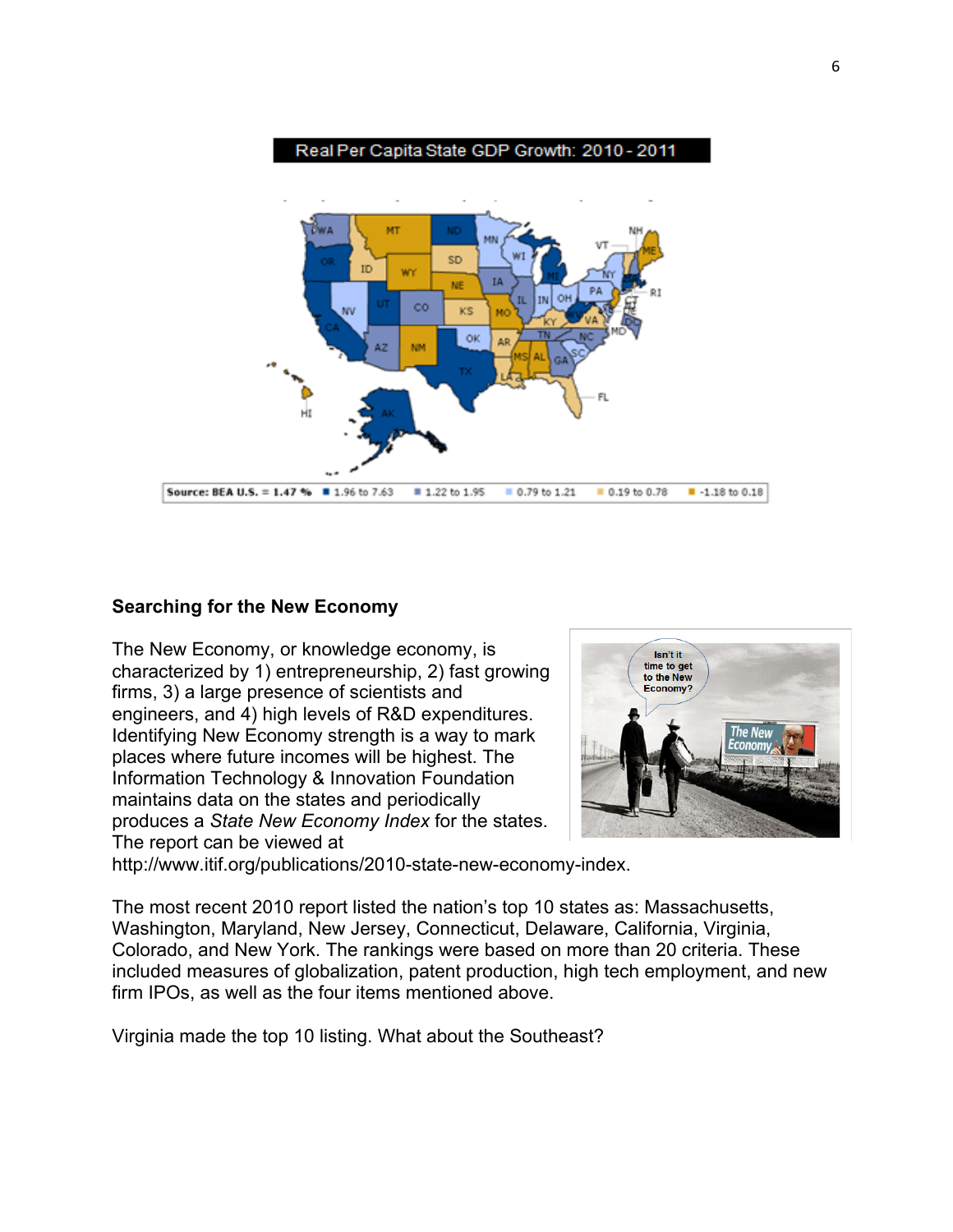To make things simpler, I picked the four items listed above, applied them to southeastern states, and averaged the rankings for each. Here's what I got. Notice that Texas, a strong GDP growth state, ranks at the top of the region's New Economy class. But Georgia, which is one of the weaker states in terms of current GDP growth, ties with Virginia, a strong GDP growth state. What appear to be anomalies make the list interesting. It is obviously possible for a state to have a much brighter future than revealed by current data.



## **Whither the Price of Gasoline?**

The combination of Hurricane Isaac, refinery fires, Labor Day driving, and our deficit habit pushed August gasoline prices higher throughout the month. By the time September rolled around, the average price of unleaded self-serve gasoline nationwide stood at \$3.84 per gallon. In January, the price was \$3.29. That's a whopping 54 cent or 16 percent increase in eight months. Higher priced gasoline seemed to have arrived to stay. And with presidential hunting season running at full blast, some in the Obama Administration were talking about tapping the strategic fuel reserve in the hope of giving some relief.

But the \$3.84 price is one of those averages that no one may really pay. There are 17 EPA-required gasoline recipes used across the country. This means gasoline in South Carolina will not do in California. At the end of August, folks in the Golden State were paying \$4.00 a gallon for their special formula.

What can we expect in the days ahead? Are we again facing a higher gasoline price trend?

To get some perspective on this, I provide an update for my oil/gold chart that appears regularly in this report. Recall the chart speaks to the question: How much oil will an ounce of gold purchase? Historically, the answer has tended to be 20 barrels. The next chart shows the annual oil/gold relationship for the years 1969 through 2011. I have marked the oil embargo years when an ounce of gold would buy much less oil as well as the years when oil prices were deregulated and oil got cheaper. The data in the chart also tell us what happens when we drop bombs on oil producing countries. The price of oil shoots up. The last few observations suggest that oil is getting cheaper, with the number of barrels fetched for an ounce of gold headed toward 20 again.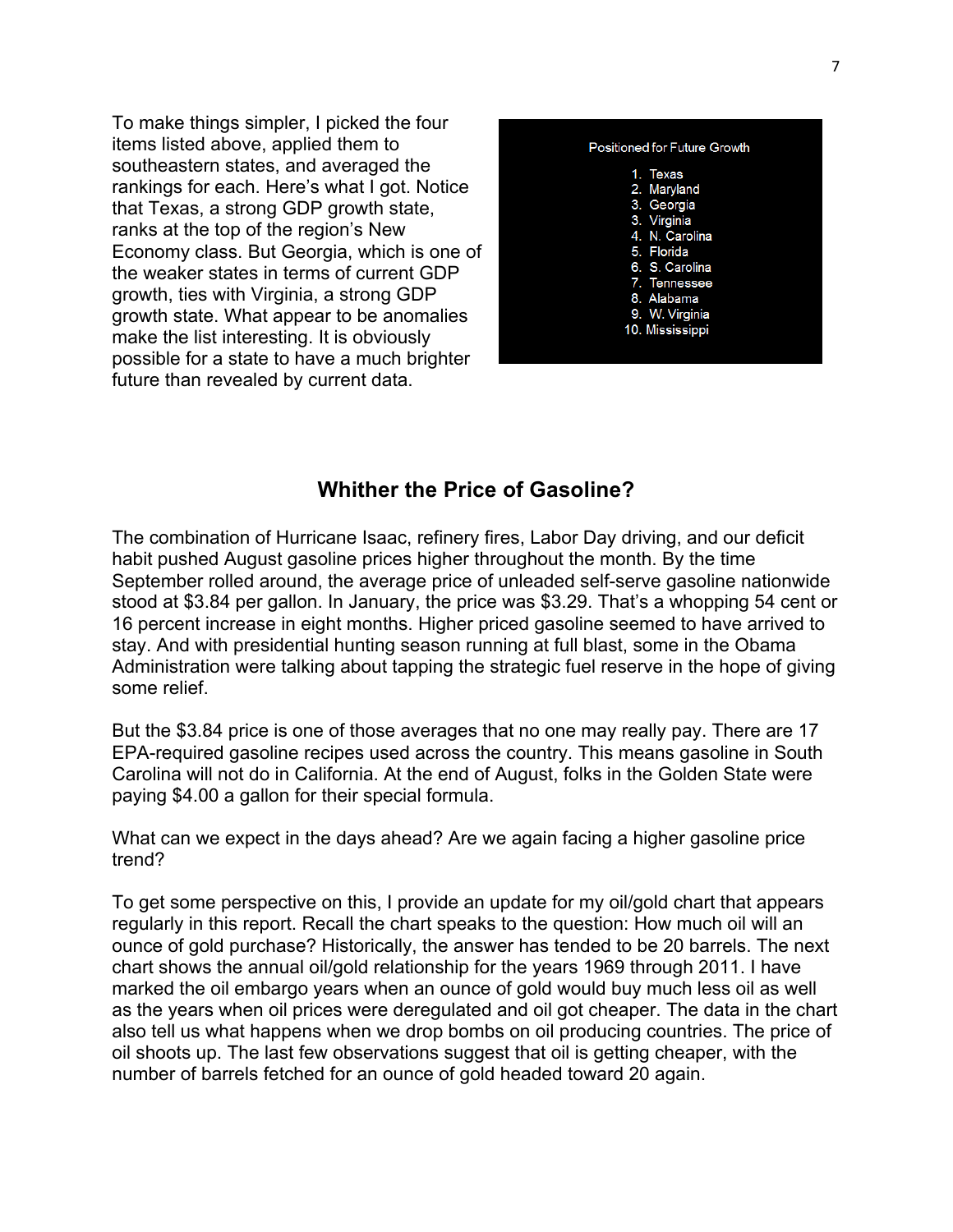

But what about now? Is there anything other than hurricanes, fires, and other temporary factors pushing oil prices higher?

Looking at the oil/gold relationship for 2012 is instructive. In January 2012, an ounce of gold bought 15.9 barrels of oil. In August 2012, an ounce of gold bought 17.9 barrels. The price of oil fell 12.5 percent. But remember, we shop with dollars, not gold. So what happened? The gold price of oil went down 12.5 percent, but the dollar price of oil went up 16 percent! In a word, the dollar weakened in world markets.

So, aside from Hurricane Isaac, who can we blame for higher priced gasoline? Arab traders? OPEC? "Big Oil"? How about our political agents who set monetary and fiscal policy? The folks who manage the deficit? As a result of uncertainties regarding deficits, debt, inflation, and U.S. credit worthiness, world currency markets just don't like dollars as much as they did in January. But we still like gasoline!

Will things get better or worse? I think we will see slightly lower oil and gasoline prices for the rest of this year. The world economy is slowing, hurricane season will pass, we are no longer dropping bombs on oil producing countries, and a huge amount of oil and natural gas is now being pumped on American soil.

U.S. average gasoline prices should fall in the direction of \$3.20.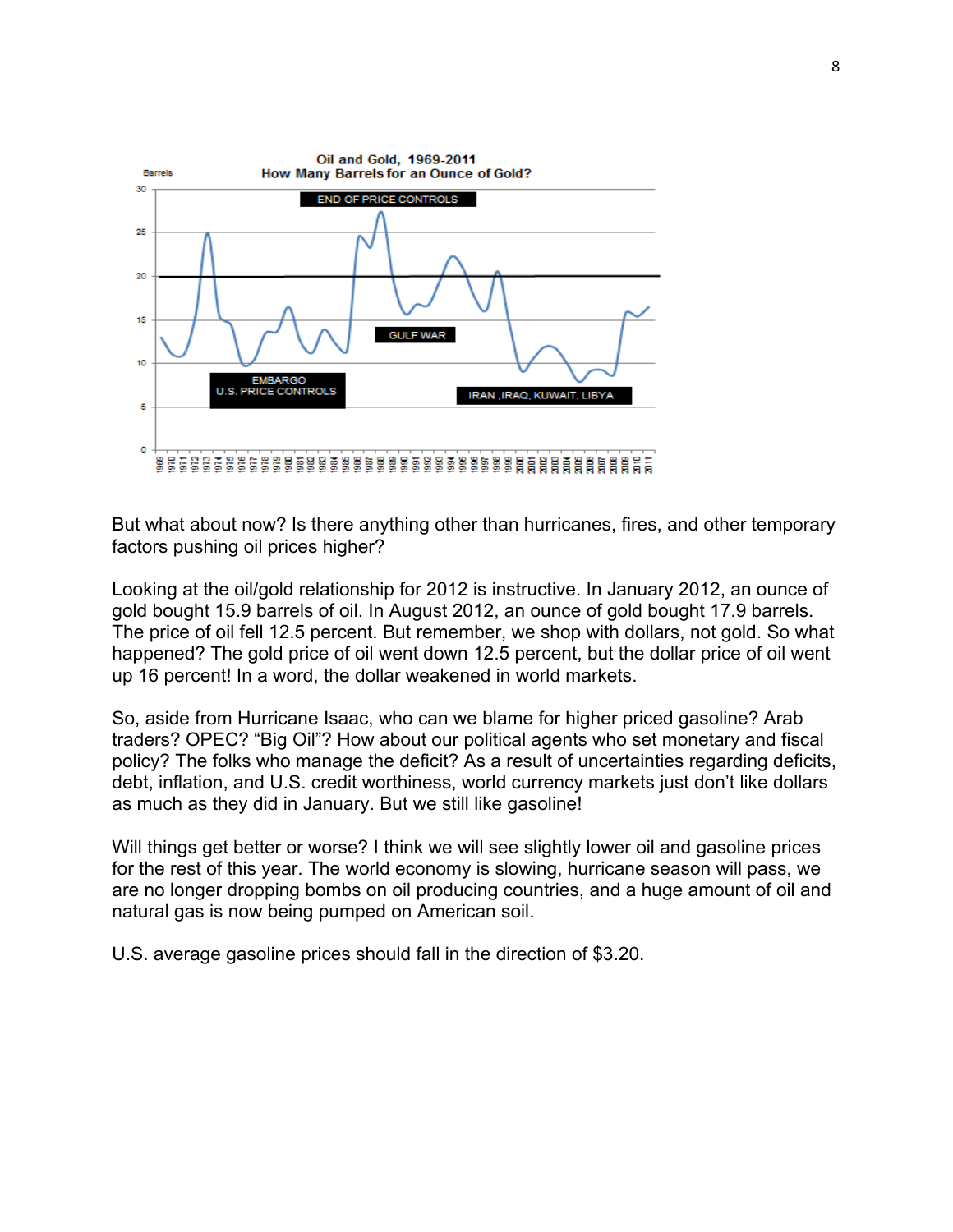### **Feeling Over-Regulated?**

In previous reports, I have provided charts showing the count of *Federal Register* pages to illustrate the extent to which the U.S. economy is becoming a command-and-control economy. Growth of *Federal Register* pages is a rough proxy for expansion of government control of the private sector. Each new page of rules or revisions of rules forms another thread that limits movement of the Great American Bread Machine.

Recently, Patrick McLaughlin at George Mason University's Mercatus Center developed another way of measuring the extent to which specific U.S. industries are becoming more or less constrained by regulation. Patrick and his colleagues came up with a set of metrics of regulation and made them available in the Industry-specific Regulatory Constraint Database. The McLaughlin data can be viewed at www.regulationdata.org.

One metric is based on the frequency with which constraining words appear in the Code of Federal Regulations (CFR). All final rules that appear in the *Federal Register* ultimately find their way into the CFR. Using new technology for reading and scanning text, the McLaughlin team can generate an annual count of the number of times strings of words appear that contain any and all of the following terms: "shall," "must," "may not," "prohibited," and "required." The higher the count, the tighter regulation constrains economic activity.

But instead of looking only at how constraining federal regulations are, the McLaughlin team also measured the degree to which particular industries are targeted by regulation. They used a similar approach, only this time counting the number of times keywords related to specific industries are mentioned in the text of the CFR. The result is a measure of how relevant the constraining text is to each industry in the U.S. economy. In fact, by combining this measure of industry relevance of CFR text with their measure of how constraining the text is, McLaughlin and his colleagues have produced a measure of how regulated each industry is in each year from 1997 to 2011. They call this the Industry Regulation Index. The more rapid the growth of the Industry Regulation Index, the more binding the state control of the industry in question.

To give an idea of what the new index reveals, I show in the next chart the index averaged for all industries and four specific industries: Oil and Gas Extraction, Paper Manufacturing, Chemical Manufacturing, and Rail Transportation. Each observation in the chart shows the growth rate of industry-targeted regulation. And each series begins in 1997, which is set to 1. As indicated, Paper Manufacturing has become much more highly regulated than the other three industries. The Paper Manufacturing industry faced 39 percent more regulations in 2010 than in 1997, while Chemical Manufacturing and Oil and Gas Extraction were targeted with 26 percent more regulation in 2010 than in 1997. Finally, the Rail Transportation industry saw a 21 percent increase between 1997 and 2010, which was just about the average for all U.S. industries.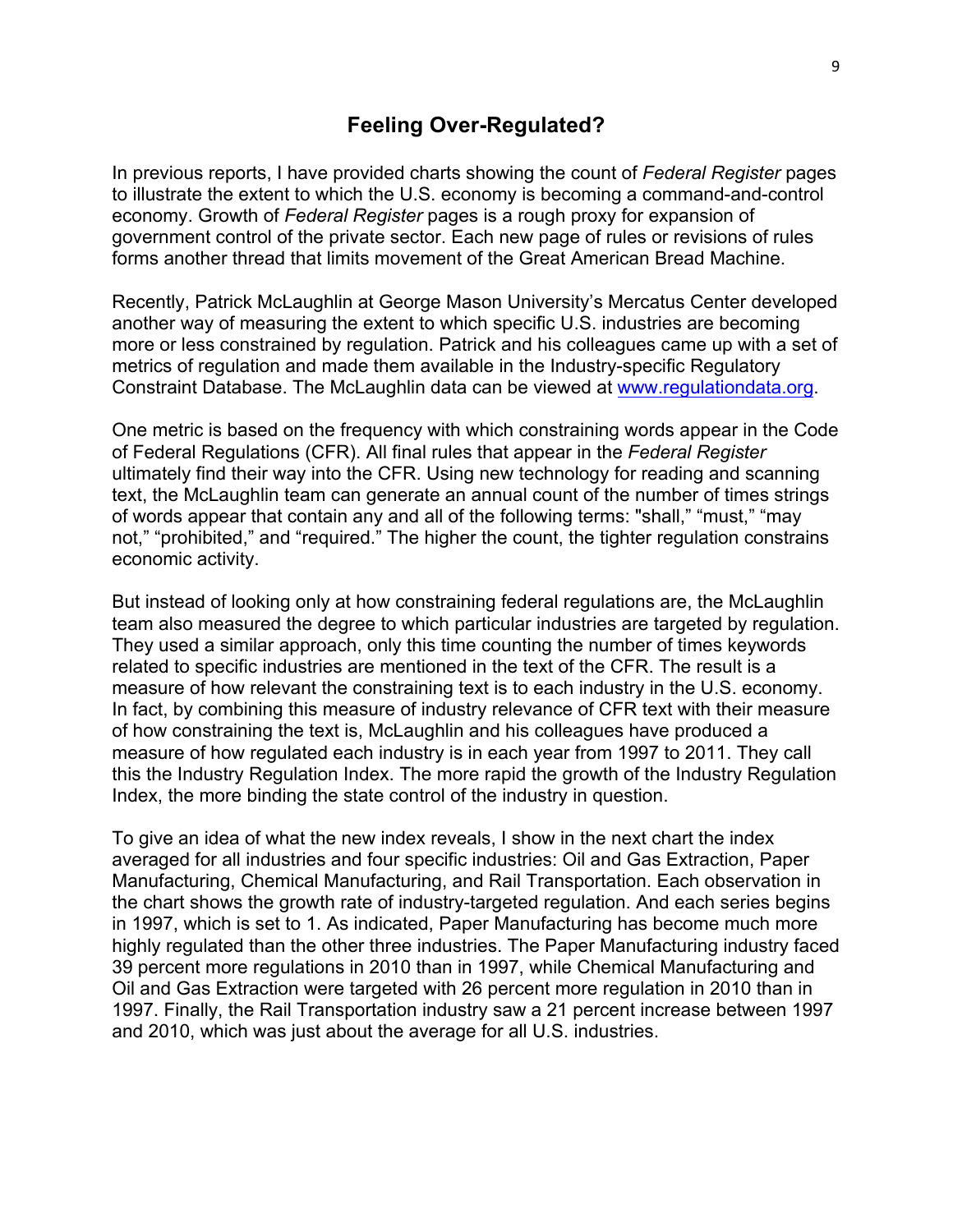

# **Time and the Power of Compound Interest**

The power of continuously compounded interest is truly amazing. Starting with an initial value, continuous compounding at even a low rate of growth can lead to amazing outcomes across the years. Consider China, India, Russia, and the United States, four countries with sharply different current per capita income levels and GDP growth rates. Think what can happen, and most likely will happen, to the level of living in those four countries over the next 30 years. The next chart shows the results for different growth rates for the four countries.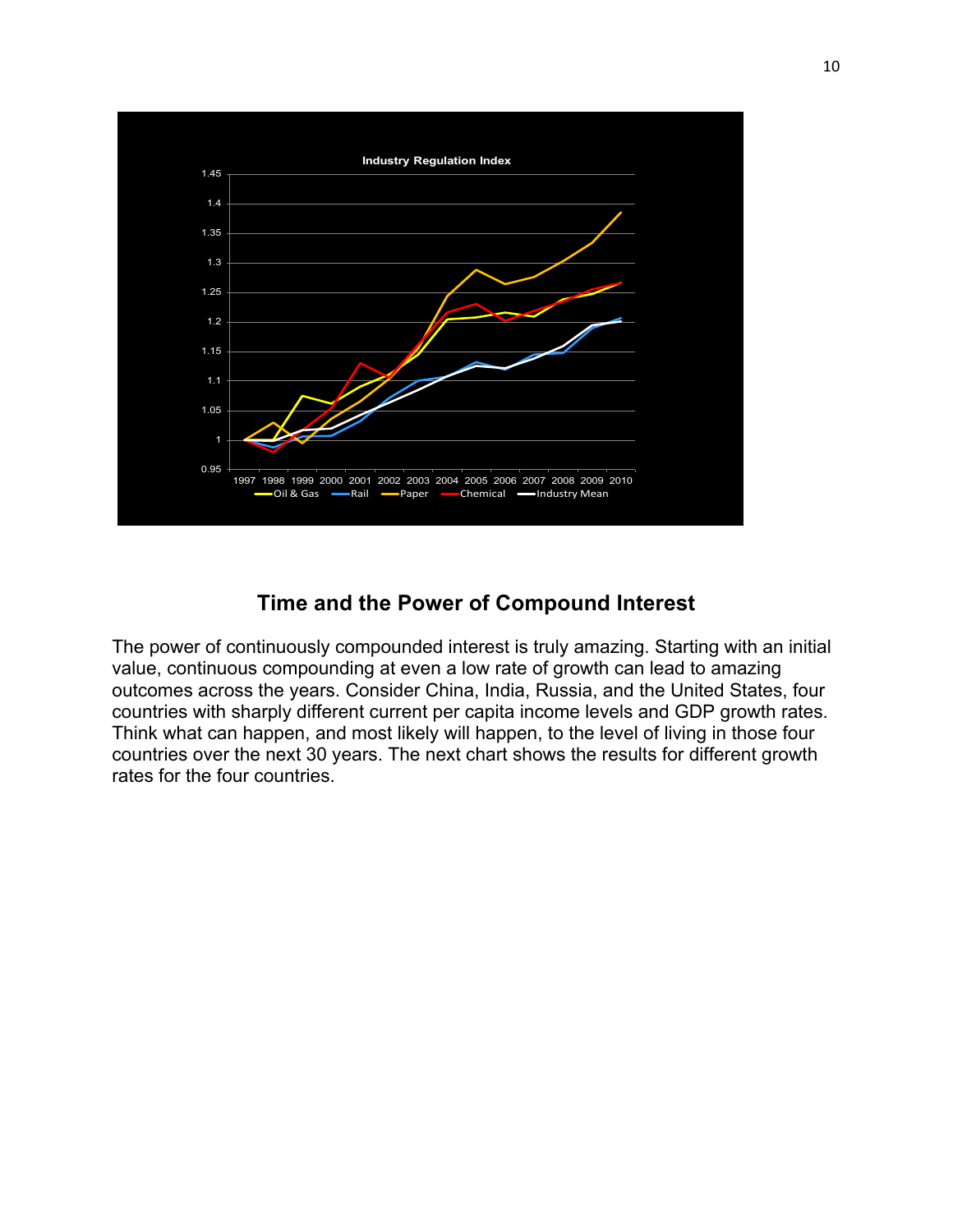| Per Capita Income Levels in 30 Years<br><b>Different Growth Rates</b> |           |          |               |           |
|-----------------------------------------------------------------------|-----------|----------|---------------|-----------|
|                                                                       | China     | India    | <b>Russia</b> | U.S.      |
| 2011<br>Income                                                        | \$8,400   | \$3,650  | \$17,000      | \$49,000  |
| 2%                                                                    | \$15,300  | \$6,650  | \$30,980      | \$89,200  |
| 3%                                                                    | \$20,660  | \$8,980  | \$41,810      | \$120,000 |
| 6%                                                                    | \$50,820  | \$22,080 | \$102,840     | \$296,000 |
| 9%                                                                    | \$124,990 | \$54,310 | \$252,960     | \$729,000 |
|                                                                       |           |          |               |           |

As indicated, if China continues to grow at 9 percent or better, as the country has for the last 10 years, China will have a per capita GDP of \$124,990 in 30 years. India starts at a lower current income level. At 9 percent growth, the country will hit \$54,000 in 30 years, about the same as the current U.S. per capita GDP. With just 3 percent growth, Russia's will hit \$41,000 in 30 years. And notice that if the U.S. grows at just 3 percent a year, something to dream about right now, per capita GDP will hit \$120,000 in 30 years! If you feel pessimistic about all this, take a look at the 2 percent growth rate. Even that will generate sizable levels of income in three decades.

Some readers of this report are old enough to recall what life as a working adult was like 30 years ago and how unbelievable it was then that we would see the current levels of world prosperity. Well, prepare yourself for even better days ahead. Higher income will not buy everything we need in life, but it generally beats lower incomes.

As Napoleon Hill would say, "Think and grow rich"!

## **What Lies Ahead?**

We have an ample supply of political commentary arriving daily as the presidential campaign gets hotter and election day gets closer. Mr. Obama and Mr. Romney make clear that their platforms and promises describe two very different economic and social visions. Both candidates agree that spending must be cut and that tax modifications will be part of a deficit solution. They differ markedly on which taxpayers will feel the pain, and which will not. They also take sharply different positions on where to put our trust